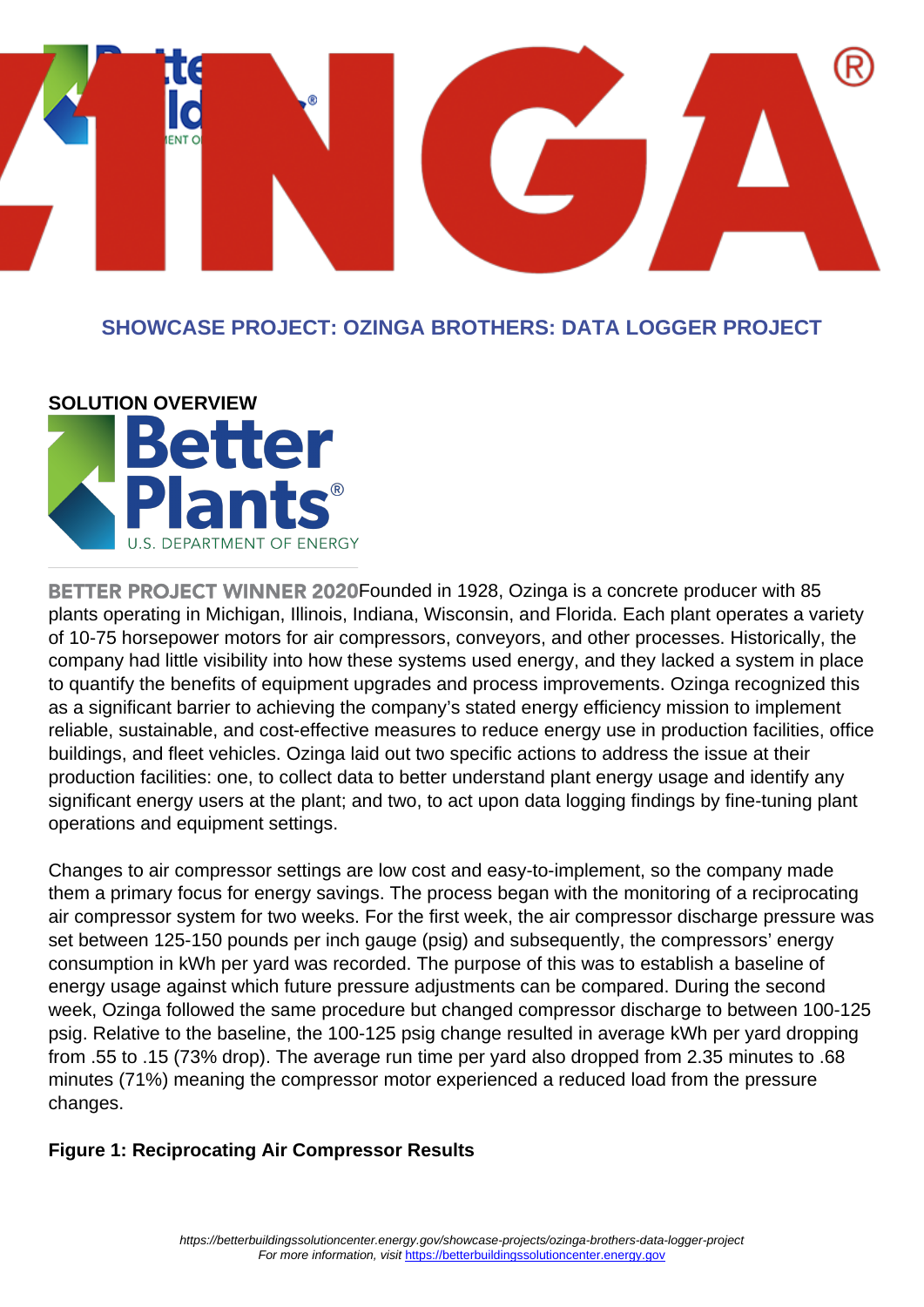

#### **SECTOR TYPE**

Industrial

#### **LOCATION**

Elkhart, Indiana

#### **FINANCIAL OVERVIEW**

\$1,000 for dataloggers, specific projects vary widely

#### **SOLUTIONS**

Ozinga utilized the Better Plants [Diagnostic Equipment Program](https://betterbuildingssolutioncenter.energy.gov/better-plants/technology-solution/field-validation-and-diagnostic-equipment-program) to test a variety of data logging tools and instruments. They borrowed data loggers to monitor motor and compressor utilization, run times, and compressed air demands. Data logging enabled Ozinga to collect data on how much time equipment runs in unloaded vs loaded scenarios. The company started by establishing data logging procedures for their highest horsepower rated equipment and created a cost per hour rating for each compressor. The equipment was then ranked by their respective true energy cost to operate and how well they are utilized during operating hours. As a result of collecting and analyzing these data points, Ozinga is now able to better identify and quantify energy saving opportunities.

Ozinga's second goal was to act upon data logging findings by fine-tuning their operations. The company hoped that by finding and addressing disproportionately high energy users they could maximize equipment utility and minimize excess equipment run time. Their first target of fine-tuning was the compressed air system, which was served by a combination of reciprocating and rotary screw compressors. Various compressed air pressure bands, storage sizes, and control set points were changed and tested for optimal energy usage. Using the data logger, results were collected and evaluated to determine the effectiveness of changes to compressor settings. Evaluation of compressor settings changes showed kWh used per yard fell by 73% for the reciprocating compressor and 65% for the screw compressor. These adjustments came at little to no cost as many of these changes involved simply adjusting equipment set points.

Building off the success of the first data logging experience, Ozinga purchased five data loggers that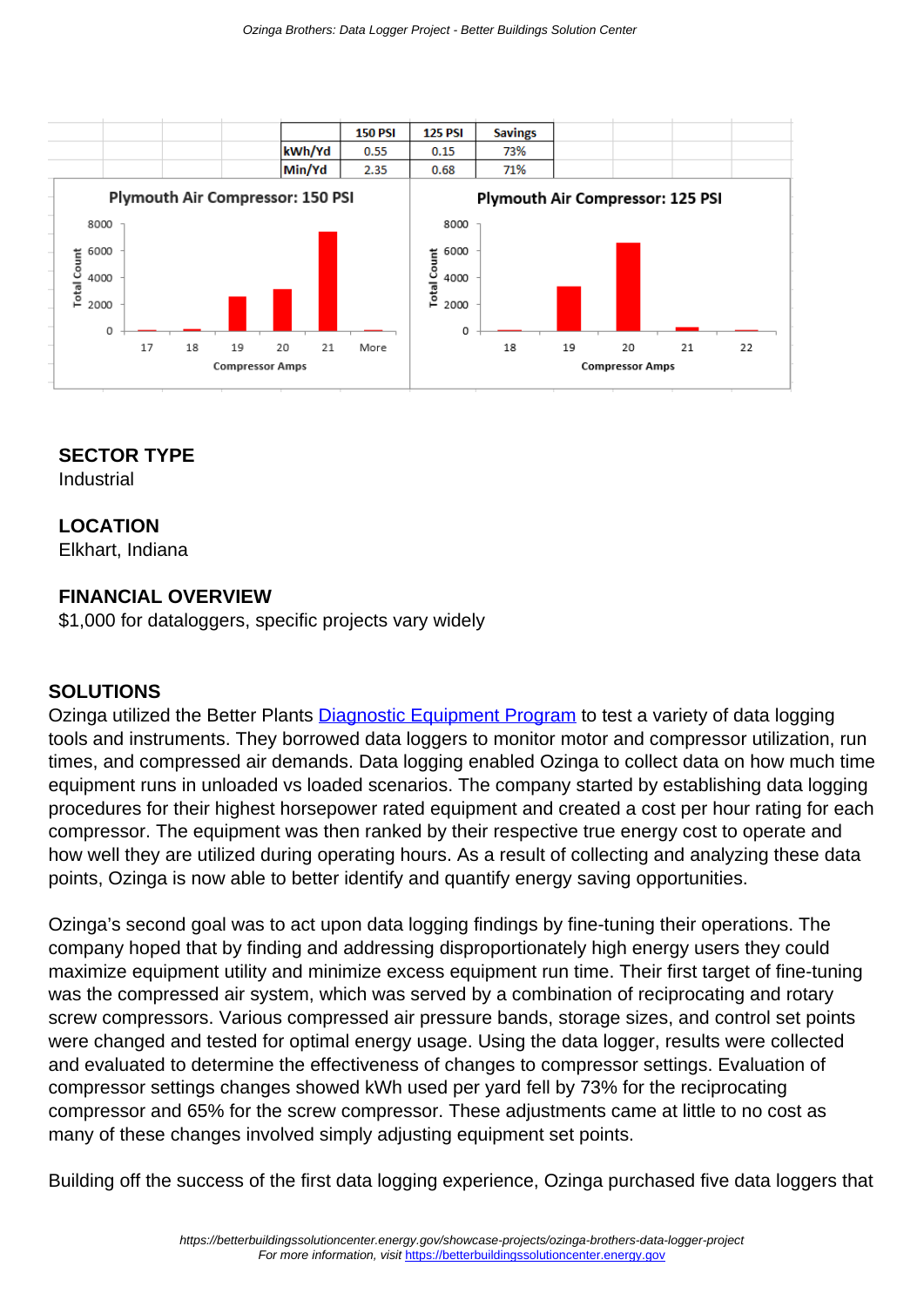could be rotated throughout their plant portfolio. Using these data loggers, the company investigated opportunities to adjust one of its screw compressors by expanding the pressure range and adjusting the operating mode. Screw compressors operate most efficiently during full load and it was discovered that this compressor was running a short load cycle and spent 80% of its operating time running idle. The solution was to enable the compressor to shut off during periods of low air demand and expand the pressure range so that the compressor motor would cycle on and off less and run loaded for longer each cycle. The longer cycle times reduced the amount of air lost during the compressor oil sumps blowdown cycle and reduced the energy needed to ramp the compressor up to full load. In total, these screw compressor changes resulted in kWh per yard being reduced from 0.74 to 0.26 (65% reduction) and run time per yard being reduced from 0.074 to 0.023. (68% reduction).

#### **Figure 2: Screw Compressor Pre- and Post-Adjustment**

| South Bend Base Line              |                 |       |                |     |                    |      |              |      |              |  |
|-----------------------------------|-----------------|-------|----------------|-----|--------------------|------|--------------|------|--------------|--|
|                                   | Œ∕Yd            |       | CF/Min         |     | <b>Utilization</b> |      | kWh/Yd       |      | Run Time/Yd  |  |
| 2/15/2020                         | 57.85           |       | 14.66          | 17% |                    |      | 0.65         |      | 0.07         |  |
| 2/16/2020                         | 47.40           |       | 14.09          |     | 16%                | 0.55 |              | 0.06 |              |  |
| 2/17/2020                         | 80.73           |       | 18.88          |     | 21%                | 0.72 |              | 0.07 |              |  |
| <b>2/18/2020</b>                  | 75.56           |       | 19.65          |     | 22%                |      | 0.66         |      | 0.06         |  |
| 2/19/2020                         | 89.13           |       | 18.61          |     | 21%                |      | 0.81         |      | 0.08         |  |
| 2/20/2020                         | 77.51           |       | 18.00          |     | 20%                |      | 0.72         |      | 0.07         |  |
| 2/21/2020                         | 137.36          |       | 16.18          | 18% |                    | 1.41 |              |      | 0.14         |  |
| 2/24/2020                         | 70.65           |       | 17.90          | 20% |                    | 0.66 |              | 0.07 |              |  |
| 2/25/2020                         | 83.99           |       | 19.30          | 22% |                    |      | 0.75         |      | 0.07         |  |
| 2/26/2020                         | 76.15           |       | 18.92          |     | 22%                | 0.68 |              | 0.07 |              |  |
| 2/27/2020                         | 99.14           |       | 21.99          |     | 25%                |      | 0.78         |      | 0.07         |  |
| 2/28/2020                         | 91.05           |       | 16.54          |     | 19%                |      | 0.91         |      | 0.09         |  |
| 3/2/2020                          | 59.17           |       | 9.69           |     | 11%<br>21%         |      | 0.95         |      | 0.10         |  |
| 3/3/2020<br>3/4/2020              | 58.44<br>105.29 |       | 18.11          |     | 20%                |      | 0.54         |      | 0.05         |  |
| 3/5/2020                          | 17.20           |       | 17.84<br>22.31 |     | 26%                |      | 0.99         |      | 0.10<br>0.01 |  |
| 3/6/2020                          | 72.81           | 16.42 |                |     | 19%                |      | 0.13<br>0.74 |      | 0.07         |  |
| Averages                          |                 |       |                |     | 20%                |      | 0.74         |      | 0.074        |  |
|                                   |                 |       |                |     |                    |      |              |      |              |  |
| <b>South Bend Vario Mode Test</b> |                 |       |                |     |                    |      |              |      |              |  |
|                                   | Œ∕Yd            |       | <b>CF/MIN</b>  |     | <b>Utilization</b> |      | kWh/Yd       |      | Run Time/Yd  |  |
| 4/9/20                            | 20.25           |       | 15.75          |     | 23%                |      | 0.17         |      | 0.02         |  |
| 4/13/20                           | 33.91           |       | 13.81          |     | 31%                |      | 0.23         |      | 0.02         |  |
| 4/14/20                           | 33.91           |       | 17.69          |     | 35%                |      | 0.20         |      | 0.02         |  |
| 4/16/20                           | 25.50           |       | 18.56          |     | 29%                |      | 0.18         |      | 0.02         |  |
| 4/17/20                           | 75.26           |       | 9.38           |     | 35%                |      | 0.46         |      | 0.04         |  |
| 4/20/20                           | 38.57           | 10.54 |                |     | 33%                |      | 0.24         |      | 0.02         |  |
| 4/21/20                           | 26.20           |       | 15.27          |     | 31%                |      | 0.17         |      | 0.02         |  |
| 4/22/20                           | 30.O1           |       | 11.89          |     | 31%                |      | 0.20         |      | 0.02         |  |
| 4/23/20                           | 38.19           |       | 12.55          |     | 30%                |      | 0.26         |      | 0.02         |  |
| 4/24/20                           | 32.62           |       | 12.60          |     | 33%                |      | 0.20         |      | 0.02         |  |
| 4/27/20                           | 31.84           |       | 13.64          |     | 32%                |      | 0.21         |      | 0.02         |  |
| 4/28/20                           | 57.96           |       | 24.56          |     | 35%                |      | 0.35         |      | 0.03         |  |
| 4/30/20                           | 176.09          |       | 29.67          |     | 90%                |      | 0.56         |      | 0.04         |  |
| Averages                          |                 |       |                |     | 38%                |      | 0.26         |      | 0.023        |  |

#### **OTHER BENEFITS**

Not only did Ozinga's data logging initiative lead to significant savings in their compressed air system, but it also sparked company-wide interest in the topic of energy usage and evaluation. Employees are now providing more insights into how their plants are using energy with the hopes of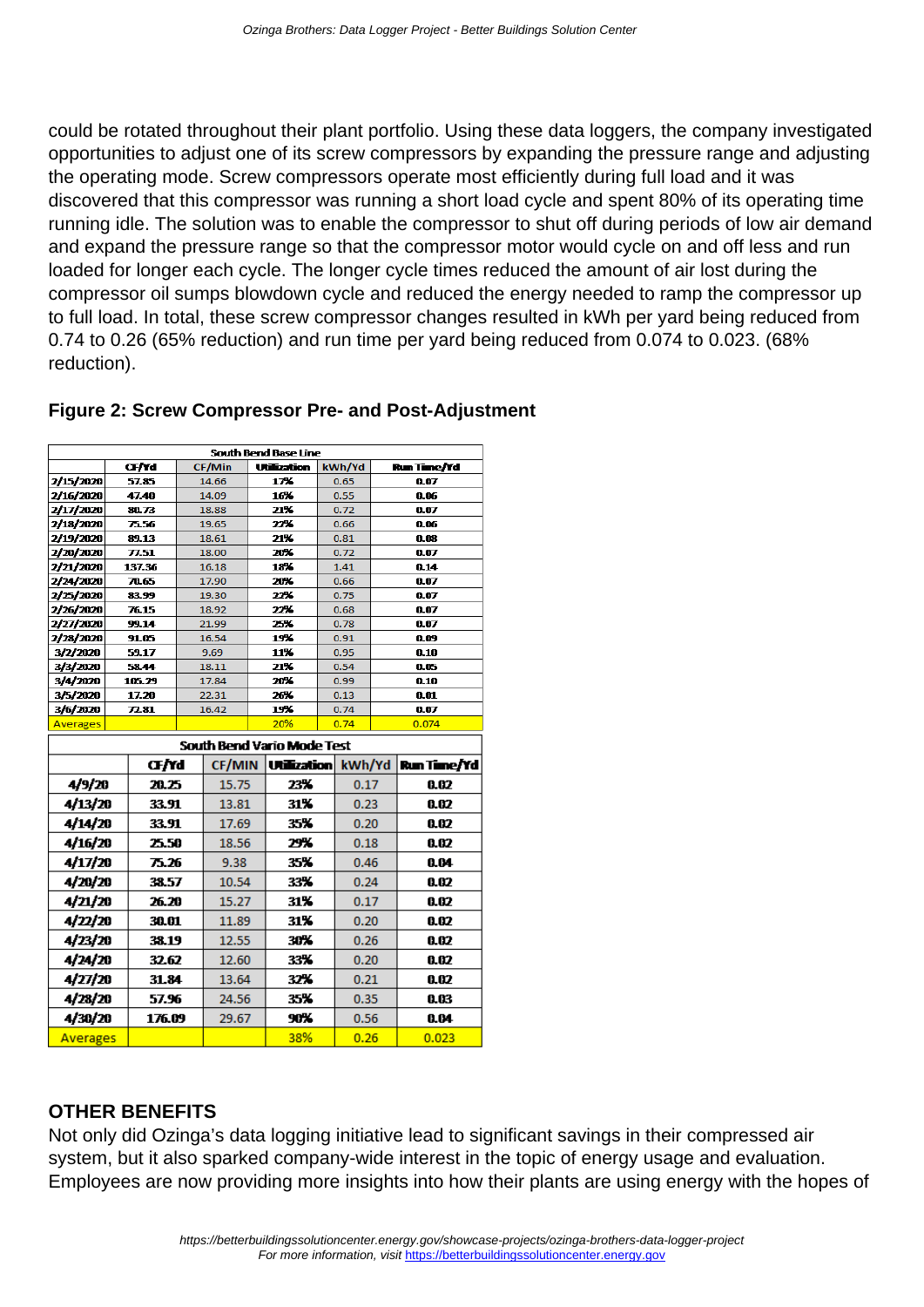implementing similar energy saving initiatives. Technical assistance in the use of the data loggers by one of the Better Plants Technical Account Managers also led to a better understanding of plant air usage via a mapping and modeling process. By analyzing the data collected from the data loggers, Ozinga's employees realized that the compressors were oversized for the demands of the plant. The company is using this analysis to guide future equipment purchases and make sure compressors are properly sized to avoid this oversizing issue. When oversized compressors are discovered and have additional useful life, they will be moved to a smaller plant and replaced with a properly sized compressor.

The continued operation of data loggers has led the company to identify conveyors as having large, untapped efficiency gains. It was found that some conveyors were running unloaded up to 80% of the time. Ozinga is investigating soft starters for conveyor motors and tying motor control into their batching sequence. This would reduce electricity demand created by the in-rush currents needed upon frequent startup and excessive wear on the motor, allowing empty conveyors to be automatically shut down. Overall, this would reduce energy waste from idle operation and improve conveyor performance over time. While there are variations in how each plant and the equipment within it is configured, Ozinga is confident that their success with data logging and re-tuning of equipment can be a blueprint for plants looking to improve system efficiency.